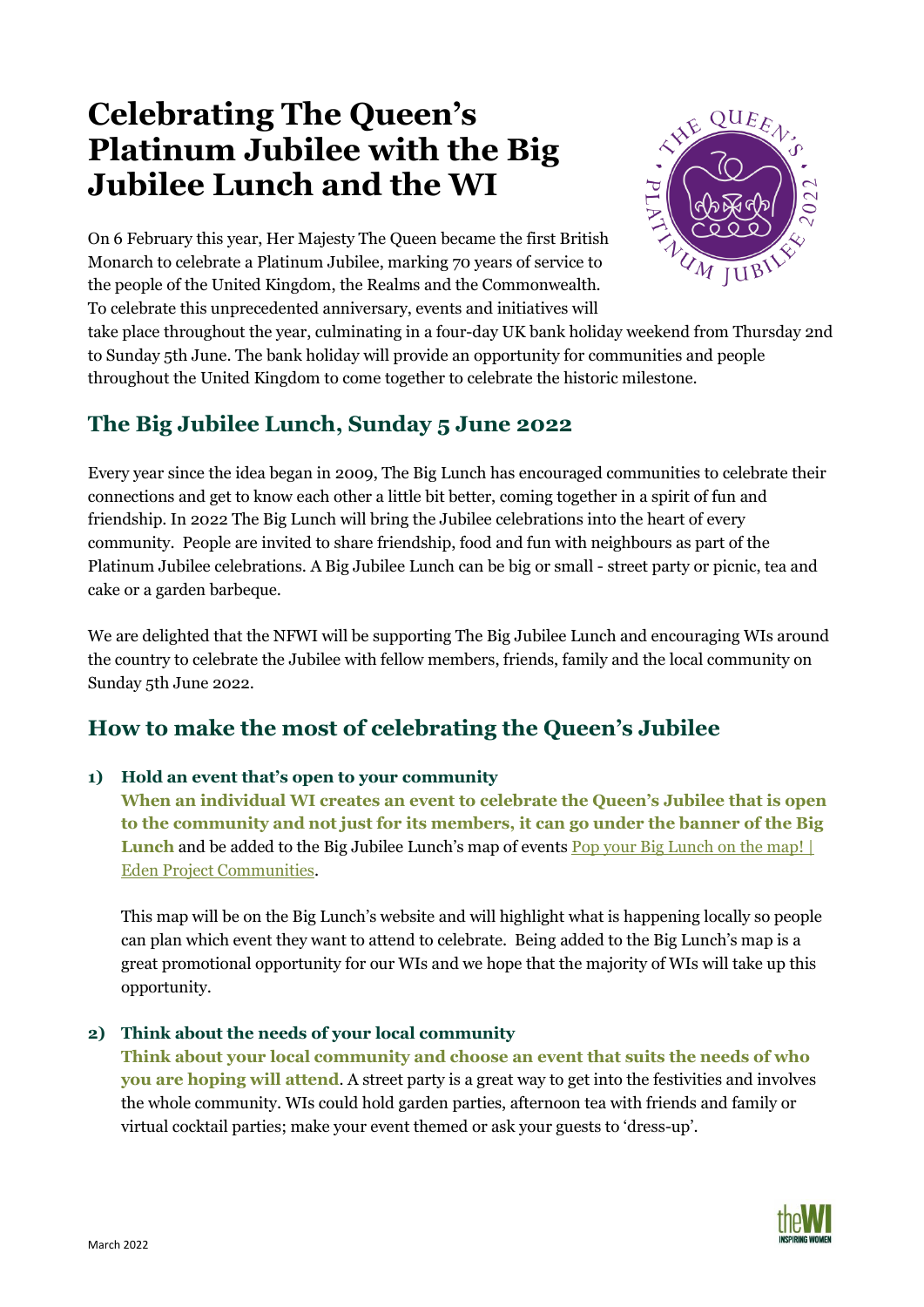Think about what time of day would be best; would an afternoon suit most people or are you hoping to make sure people who work during the bank holiday can come, if so, an evening event would fit better?

**Think about the age range and provide seating for those who need it** where they can see what's happening and be a part of what's going on as well as space for children to play. You could run party games for the whole family to play such as pass the parcel, musical statues and hangman. You could hire entertainment such as a DJ, bouncy castle or a face painter or maybe you have WI members who can do the face painting or henna 'tattoos' Remember to make clear that parents/adults are responsible for looking after children.

Outdoor events are less likely to be affected by covid but the weather is a risk! **Have a back-up plan in case there is rainy weather such as having gazebos.** 

**If you are holding a street party, remember to get permission in advance to close a road**. Please see [gov.uk](https://www.gov.uk/organise-street-party/closing-a-road) for more information. You will also need to do event safety planning; a risk assessment is a good way to do this and have a document for your records.

#### **3) Get your community involved**

The most successful community days are the ones that get the local community feeling connected with each other and involved with the event. Getting people involved is also a great way for your WI to get to know people more, promote the event and promote your WI all at the same time.

**Hold a family craft day to make the decorations for the Big Jubilee;** you could make pom-pom garlands, design cards, create paper bunting, or make jubilee themed origami such as crowns. Include a special Jubilee project for attendees to take home as a thank you. Again, make clear that parents/adults are responsible for looking after children. This could also act as a 'taster day' for your WI and you could have promotional material about your WI up during the craft day.

**Ask for volunteers** for much more basic tasks such as setting out table and chairs, helping to clear up or helping to provide food. Talk to all the women who attend the craft day or volunteer to help about your WI and whether they would be interested in joining.

**Reach out to a specific group that your WI particularly wants to connect with and to promote membership to**. For example, this could be a local women's football or cricket team; ask them if they wanted to run a taster activity at your Big Jubilee Lunch. It might be a mother and toddler and group you want to particularly focus on; send them a box of homemade cakes or biscuits with invitations along with information about your WI. Follow up with any groups you reach out to and ask if they want more information about becoming a member or coming along to visit your WI.

Invite the local primary school, girl guides, brownies or scouts to design a poster for the event. This could be an individual competition where the best three will be displayed on the day or you could ask each group to work together and design one poster each about the Queen's Jubilee. This type of poster activity raises awareness of your WI to the groups you reach out to, and you could ask if any of the parents, teachers or group leader would like more information about joining the WI. It's also

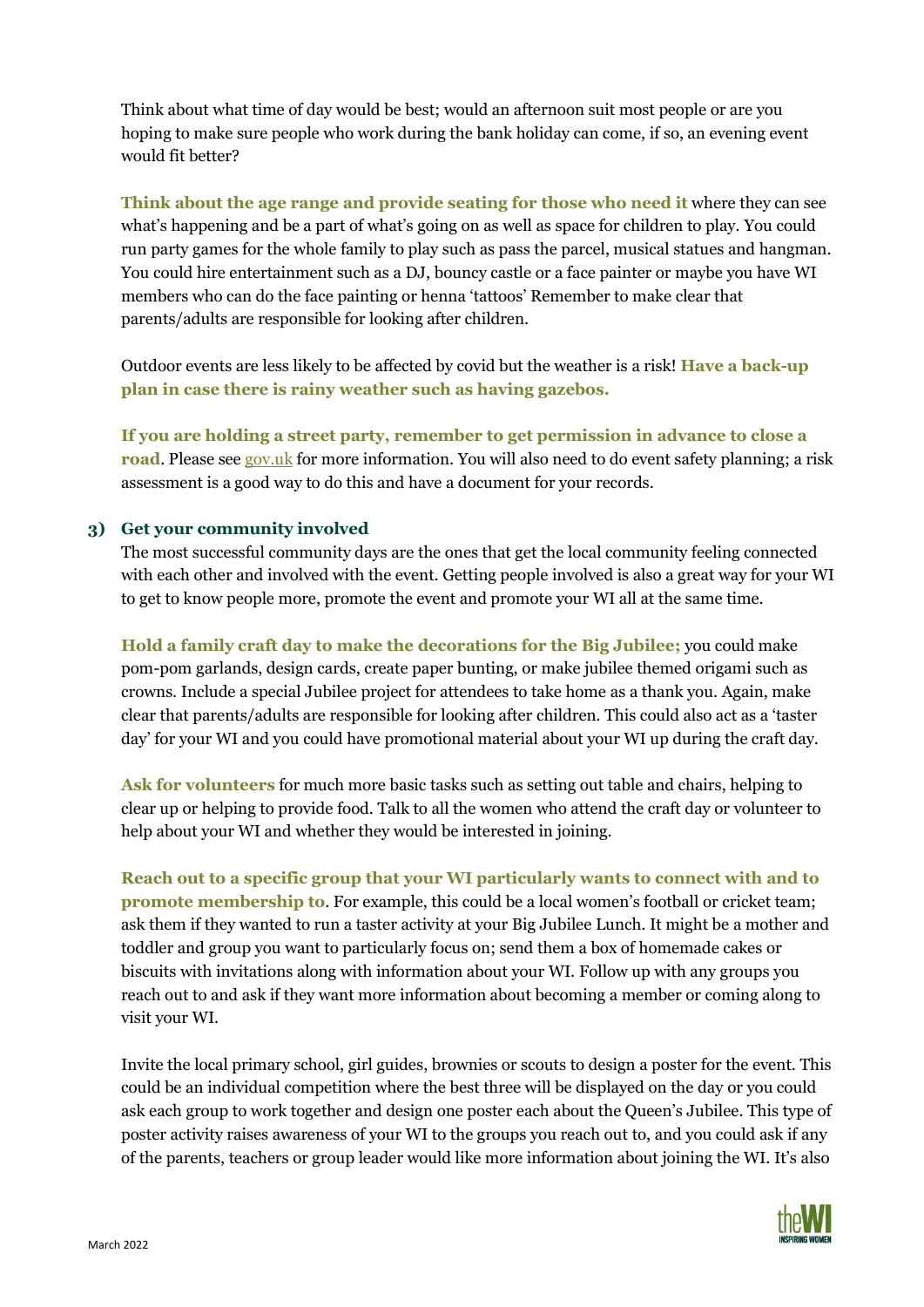a great way to involve your community as you are raising awareness of the WI to future generation of members.

Contact a local care home and find out if they are allowing visitors; take your Big Jubilee Lunch to them by visiting with some decorations, cakes and watch the Jubilee celebrations on television together. You could ask the home about what types of activities would be suitable to run, maybe there is a craft project you could do together, play music or games.

#### **4) Raise awareness of a local cause**

**Use the Big Jubilee Lunch to raise awareness about a local cause or charity and urge your community to action**. For example, hold a food collection drive for a local food bank; this would fit well with a theme of sharing food and coming together. Some food banks take clothes as well as food - check beforehand to find out what kind of food and other donations they need.

**Ask attendees to bring items for WI care packages for a local women's refuge.** Again, get in touch beforehand to find out what kind of donations they need. You can do this by going to [www.womensaid.org.uk/domestic-abuse-directory/](http://www.womensaid.org.uk/domestic-abuse-directory/)

When you have decided which local cause you are collecting for and identified your list of suitable donation items, use boxes or reusable bags to put the care or food packages together. (You can add a nice message of support from your WI to each package for a personal touch).

It is up to you if you want to include putting the items into care packages as part of your Big Jubilee Lunch or whether your WI will take back all the donations and sort them at a following WI meeting.

#### **5) Fundraising**

**The Big Jubilee Lunch is an excellent opportunity to fundraise** which is a brilliant way to support local charities and your own WI which is, after all, a local charity. Why not set out collecting jars, hold a raffle as part of your Queen's Jubilee event or run a cake sale. WIs can also use online crowdfunding platforms to raise money. When fundraising always be clear you are fundraising for your local WI not the NFWI.

There are lots of different activities which could help raise funds such as a quiz or bingo, hold a competition on the day such as 'bake a cake fit for a queen' or create a crafting competition such as crafting a crown; link this to the WI's stance on environmental awareness and state that the crown must be made out of household recycling. Please see My WI for [information on holding a](https://mywi.thewi.org.uk/interests/shows-and-competitions)  [competition.](https://mywi.thewi.org.uk/interests/shows-and-competitions)

The main thing to remember with fundraising is to check the [WI fundraising guidelines](https://mywi.thewi.org.uk/running-your-wi/wi-finances/fundraising-guidelines) for more details. If you are going to choose another cause to raise funds for, it must be a local not national charity, but you can raise money for a local branch. The charity must align with the WI's charitable objectives however this still gives you a huge scope to choose who you want to fundraise for.

A very important must is to be very clear where the funds are going. If you are going to recoup your costs of putting on a Big Jubilee Lunch that's fine – be clear that the proceeds after costs go to the

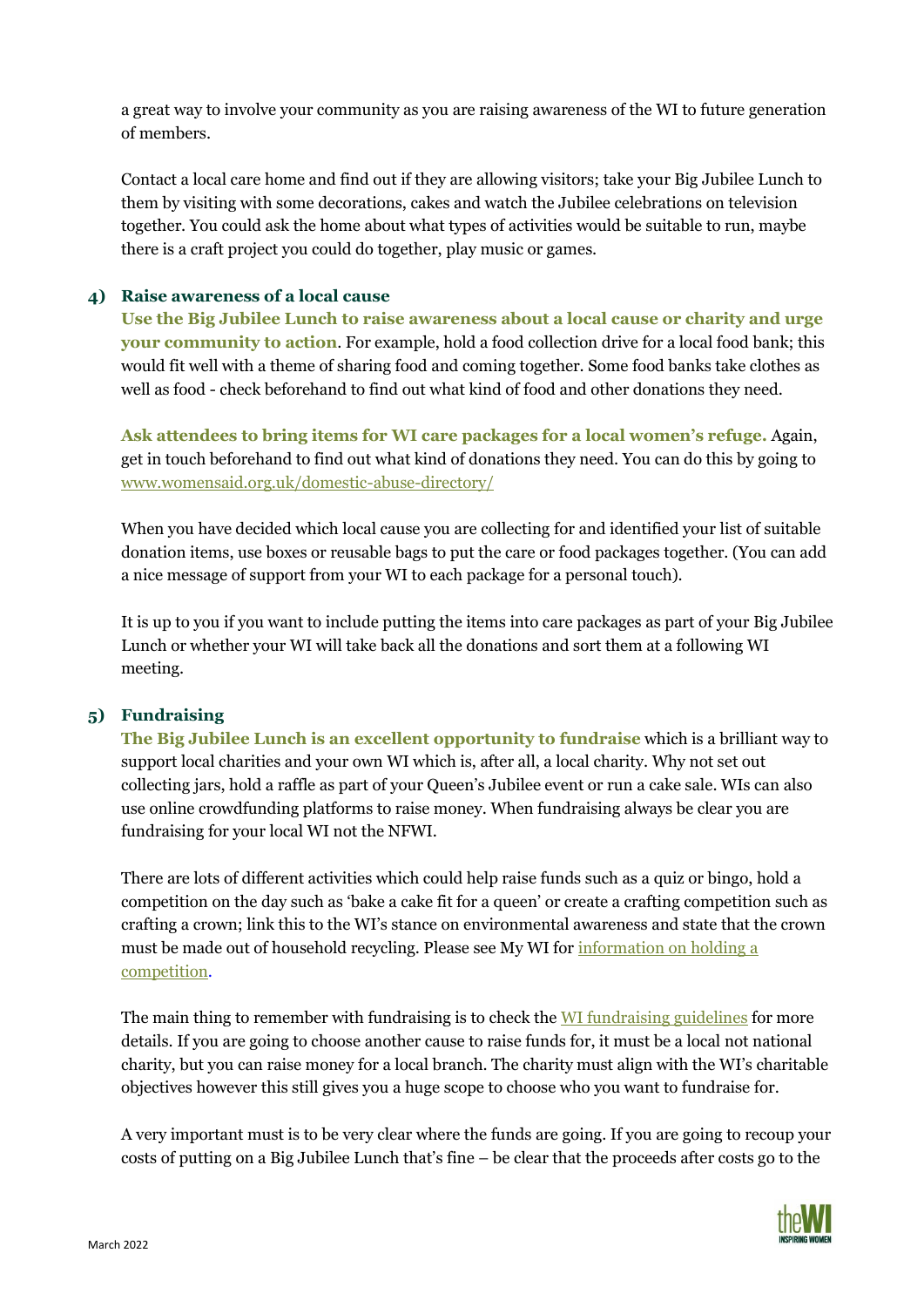charity. If you're raising funds jointly for your WI and another charity, again be clear that the funds will be split and how the proceeds are being split.

#### **6) Virtual WIs**

Most of the above can be adapted for **virtual WIs**; share all the recipes in advance with your attendees and everyone can eat 'together' and have a chat. Make it quite elaborate with themed recipes or as simple as tea and cake together.

Alternatively, hold a cook-a-long or cocktail/mocktail make-a-long and everyone enjoy the food or drink together. Hold a craft-a-long with the instructions and list of materials needed sent out in advance; maybe the craft-a-long project with all the materials needed could be sent in advance as a goody bag to be opened and then made together.

Hold a virtual quiz or virtual bingo event with the Jubilee theme in mind.

Try a virtual competition, for example, challenge attendees to make a crown out of household recyclables – entrants could either send you pictures for judging ahead of the event, the winner to be announced during the Big Jubilee Lunch or you could instruct attendees to have all the materials they need ready and give them a time limit to make a crown live and wear it for judging during your WI Big Jubilee Lunch.

A quiz, bingo or competition could be 'just-for-fun' or you can charge entry to these activities as a fundraising drive.

Invite specific groups with a special e-invitation. Maybe there is an on-line book or craft club you're aware of that you think might like to be part of your Big Jubilee Lunch; theme the day by asking everyone to wear something purple. Hold a pre Big Jubilee Lunch craft event where you all make decorations together and then have them on display during your Big Jubilee Lunch.

Send attendees 'electronic goody bags' as a thank you with an e-card, messages from your WI, links to memes, a playlist, your WI's programme and an invite to your next WI meeting.

#### **7) Numbers**

**Remember to think about numbers.** What is the maximum capacity for your event (this will include your WI members as well as members of the public)? Think about the capacity for the location and also the number your WI can comfortably manage. How are you going to control numbers? [Eventbrite](https://www.eventbrite.co.uk/organizer/overview/) is an excellent way to issue tickets. Free events can use Eventbrite without charge. There are other ways to keep a track of numbers; have a pre-numbered spreadsheet for example. Do what your WI finds easiest to manage but do keep a track.

#### **8) Promotion**

**Use the opportunity to promote your WI to your local community** whether your WI is virtual or in-person. Use posters, leaflets, social media posts all promoting your event and WI. You can use the guide in My WI to [create your own](https://mywi.thewi.org.uk/communications-and-pr/publicising-your-wi/promotional-materials/WI-Events-template.pdf) or you can use the poster provided with this guide.

Once you have your posters/leaflets ready, put them in prominent places such as the library, town hall, supermarket noticeboard and post office. Put them in places likely to appeal to potential WI

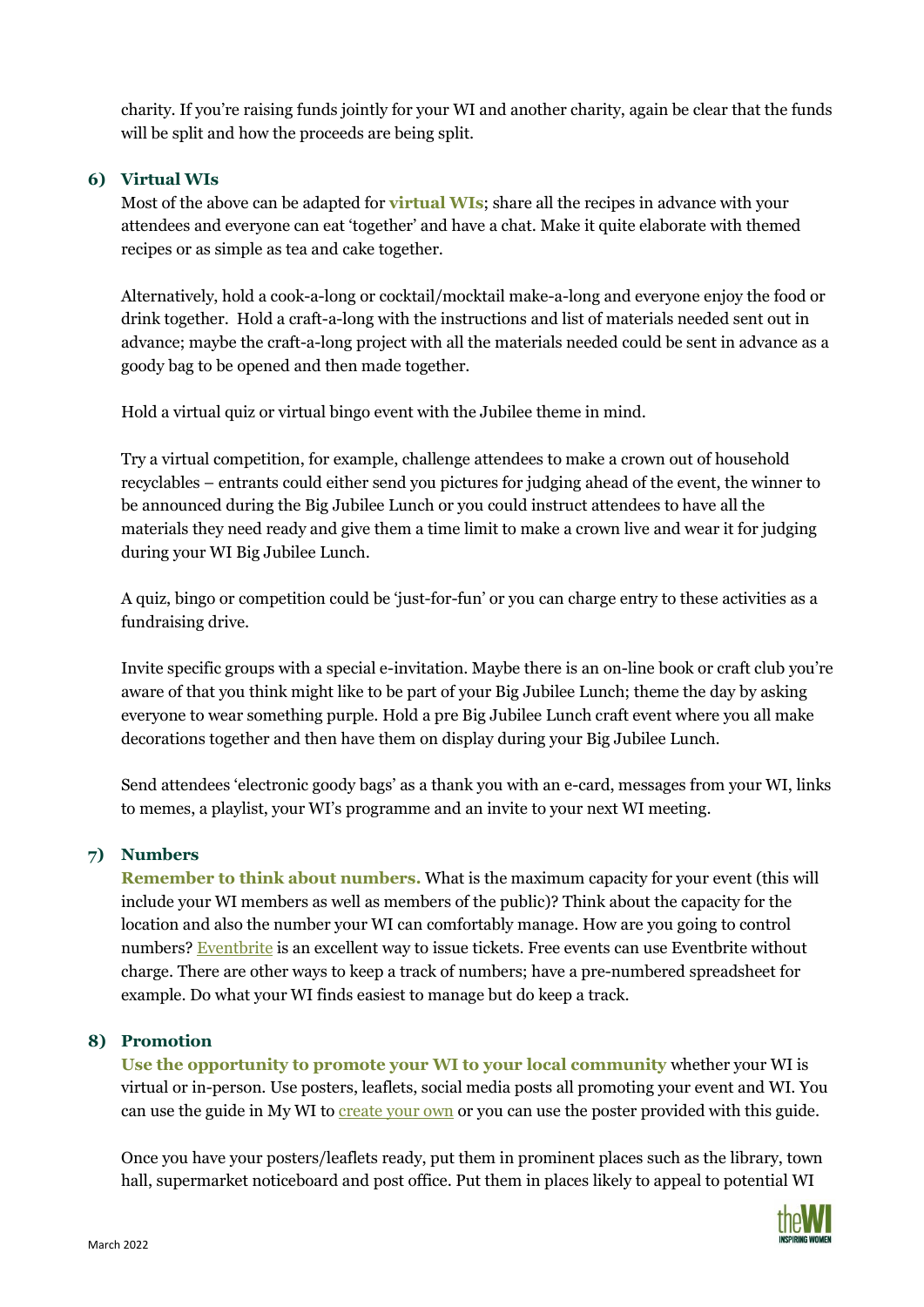members such as independent shops, bakeries and cafés, farm shops, craft shops and haberdasheries. We recommend you also have a think about more unusual or previously untapped places such as the back of the pub or café toilet doors, nail/beauty salons, gyms and chemists.

Contact your local community Facebook page and ask if you can post about your event.

Have you got a website? If yes put your event on the home page. Create a poster with a QR code that takes people to your event.

If you are using social media to promote your event, remember to regularly check if there is any interest to follow up with.

Make sure the contact details on the poster are not anyone's personal details. Use generic contact details such a[s nameofWI@gmail.com](mailto:nameofWI@gmail.com) and make sure messages are checked regularly.

Have your WI's contact details ready to share at your events, this could be a poster for people to take a picture of and/or flyers or cards to take away with them.

When promoting your WI make it clear what women gain by joining your unique WI. Are there lots of outings or opportunities to make friends? Are your sub-groups a draw, do you have a book club, a supper club or dancing lessons? Include a summary with your WI's contact details about what makes your WI special.

Remember to take interested women's names and contact details. Make sure you allocate a member(s) to follow up and make contact with them about visiting/joining.

**Contact your local media about your event.** Create a press release about your event to invite any local journalists along to attend; write a follow up press release ready to send with photos immediately after the event, make sure you include your WIs contact details and that you are open to new members. See the [NFWI PR Guide](https://mywi.thewi.org.uk/communications-and-pr/nfwi-communications-guide) for more details on writing a press release and publicising your WI.

Look at the other groups and events running in your local area and have a think about any you can tap into. For example, if you are holding a craft event, are there local knitting and crafting groups you can specifically send invitations to? If you do get a positive response, maybe you can ask if they would like a talk with your WI ahead of the Big Lunch in June or to create a joint craft display that celebrates the Queen's Jubilee? Be sure to give every member your WI's details.

Are there any other ways to showcase your WI linked to the Queen's Jubilee? The Queen will have been on the throne for 70 years. Can you create an exhibition or display with the key things your WI has done in each decade of the Queen's reign? Have you campaigned on particular local issues, taken part in the national campaigns, won any WI competitions (or have your members won any)? Have you created community displays, supported local causes such as making baby hats for the premature baby unit, food parcels for the food bank, care packages for a women's refuge or masks for hospital staff? All of this would make a brilliant and informative display the whole community could enjoy whilst celebrating the Queen and your WI.

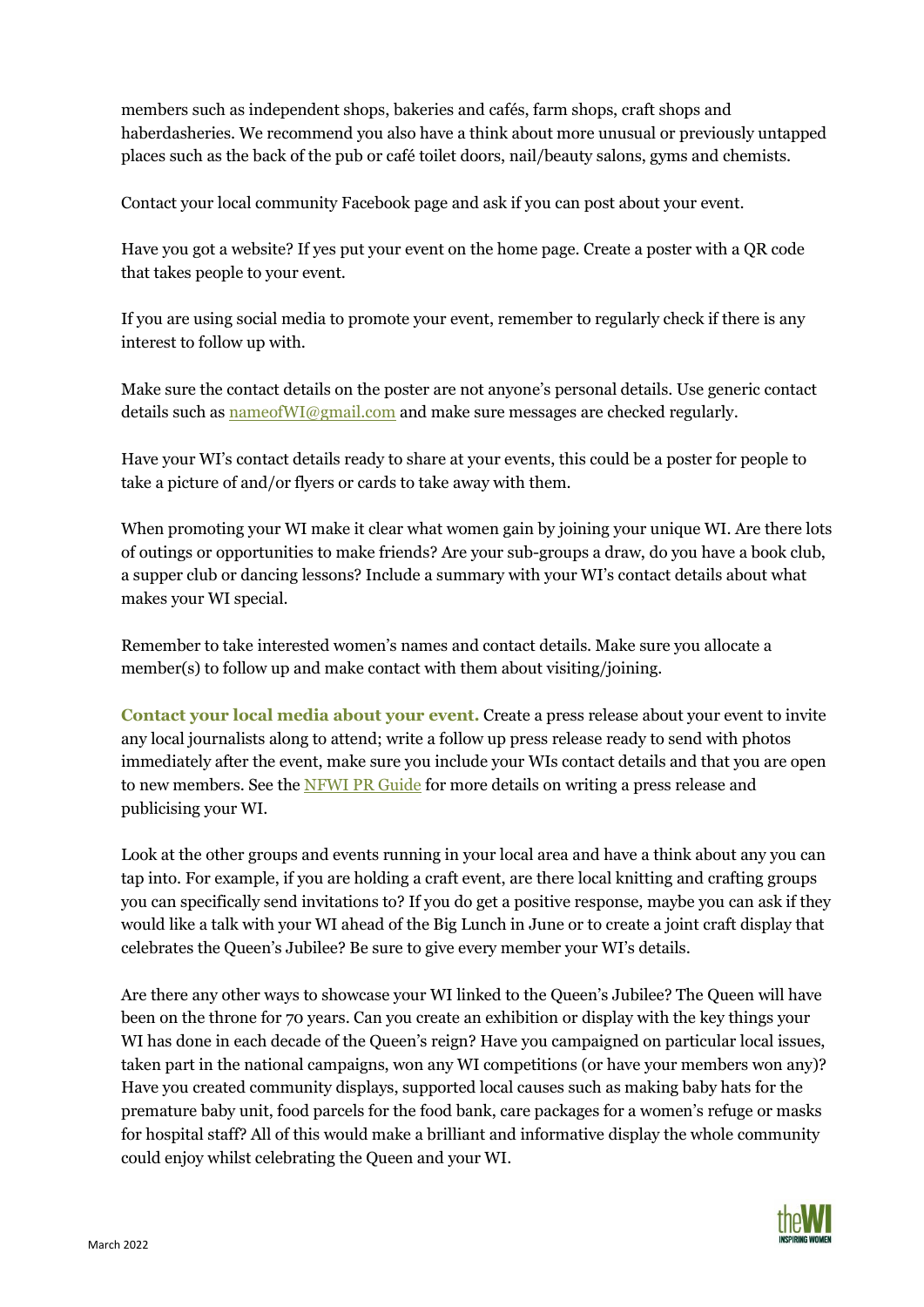**Make the most of the WI corgi hunt 'Where's Winnie?'.** Put up posters about the hunt, post on social media, invite the local school, girl guides, scout club, walking group to look for them, maybe use this as an opportunity to hold a talk – explain all about your WI as part of launching the corgi hunt locally. If you are a virtual WI, those members that want to participate, can each create a corgi to hide locally to them and use your website to say which areas people can hunt in. Alternatively, create a 'Find the Corgi' on an image similar to 'Where's Wally' and have this to download from your website.

#### **9) Prison WIs**

We have six prison WIs in a number of different federations. At the time of writing, they are still living with severe Covid restrictions and we do not know if they will be able to come together for their own Big Jubilee Lunches in June. However, we can still **make sure they are included in the Queen's Platinum Jubilee celebrations.** Your WI could send them the material and instructions to make a WInnie corgi for them to either keep or gift. Alternatively, your WI could make extra WInnies and send them to prison WIs for the women to give to their children. If you have a women's prison local to you but it doesn't run a prison WI you can still donate there.

If you want to get involved with supporting prison WIs and know there is a prison WI in your federation, simply contact your federation for details. Otherwise please contact Juliet Isherwood Membership Project Officer at [j.isherwood@nfwi.org.uk](mailto:j.isherwood@nfwi.org.uk) or contact the Membership Team at [membership@nfwi.org.uk](mailto:membership@nfwi.org.uk)

#### **10) Make your event as environmentally friendly as possible**

WIs are brilliant at being green. **Here's a few ideas for you to think about...**

- Make your decorations from paper such as paper chains, tissue paper pom-poms and paper crowns. Repurpose old clothes to make bunting and napkins. Use up your stash to knit or crochet decorations.
- Wrap food in wax wraps and use biodegradable bin bags to collect rubbish. Plastic free tea-bag are great.
- Collect old jam jars and fill them with flowers from to add to the table decorations. If possible, use picnic ware you already have or look in a charity shop for crockery and cutlery instead of buying disposable ones.
- Add a friendly reminder to recycle at the end of your paper invitations. After the event, take down all your posters and recycle them.

### **Key community event pointers**

- 1. Choose what kind of event you are holding well in advance.
- 2. Set a budget.
- 3. Choose your location/venue and book it early. If you are holding a street party get a permit from your local council. WIs in both England and Wales can get more information from [gov.uk](https://www.gov.uk/organise-street-party/closing-a-road)
- 4. Make sure your insurance covers the event.